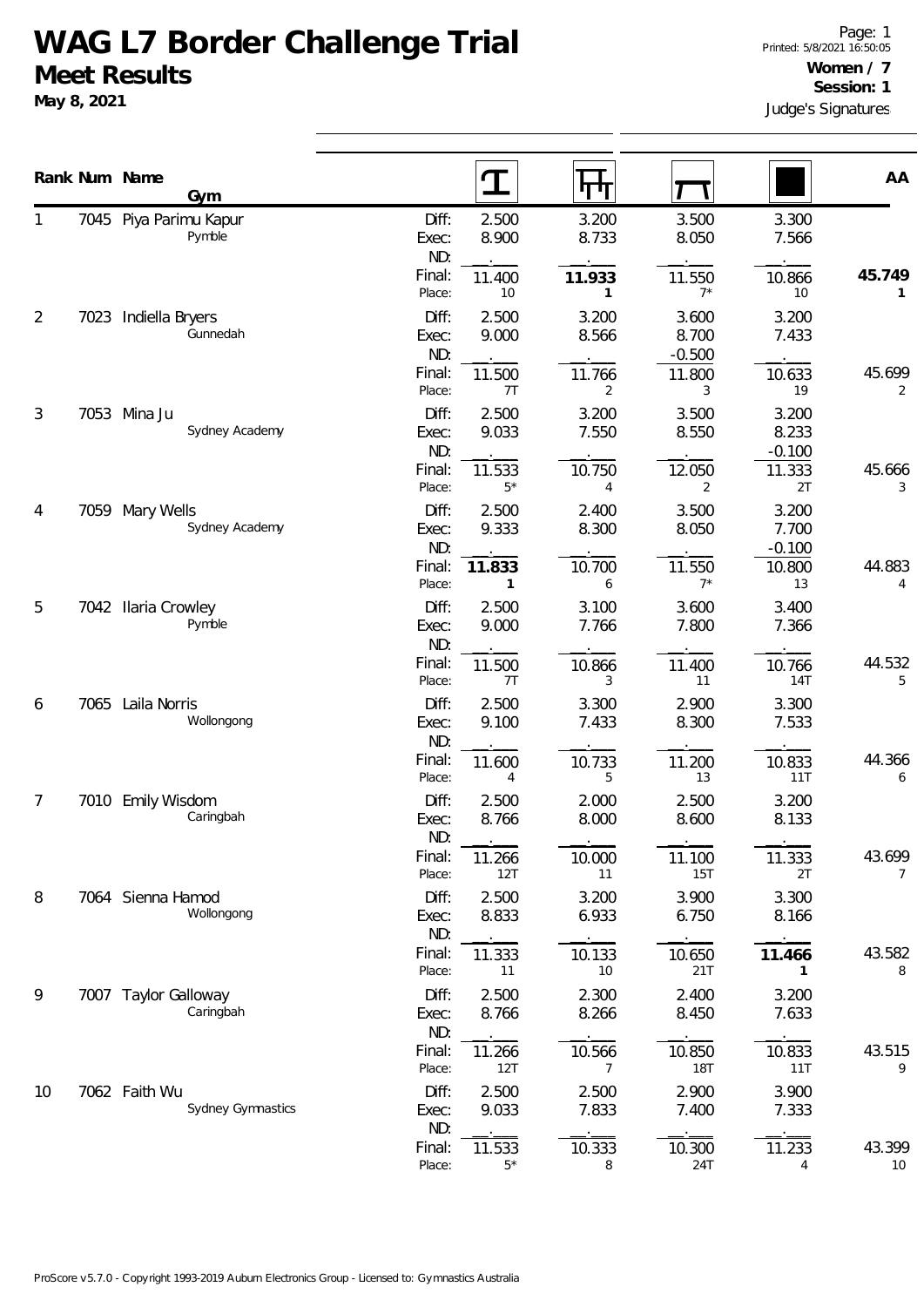## **WAG L7 Border Challenge Trial Meet Results**

**May 8, 2021**

|     |      | Rank Num Name<br>Gym                       |                       |                |                |                      |                      | AA            |
|-----|------|--------------------------------------------|-----------------------|----------------|----------------|----------------------|----------------------|---------------|
| 11  |      | 7016 Skye Brook<br>EGA                     | Diff:<br>Exec:<br>ND: | 2.500<br>8.500 | 2.000<br>7.800 | 3.200<br>8.500       | 3.300<br>7.466       |               |
|     |      |                                            | Final:<br>Place:      | 11.000<br>19T  | 9.800<br>14    | 11.700<br>4          | 10.766<br><b>14T</b> | 43.266<br>11  |
| 12  |      | 7008 Keira Johnstone<br>Caringbah          | Diff:<br>Exec:<br>ND: | 2.500<br>8.433 | 2.500<br>7.733 | 3.200<br>7.950       | 3.200<br>7.500       |               |
|     |      |                                            | Final:<br>Place:      | 10.933<br>22T  | 10.233<br>9    | 11.150<br>14         | 10.700<br>17T        | 43.016<br>12  |
| 13  |      | 7020 Chantelle Mitchell<br>EGA             | Diff:<br>Exec:<br>ND: | 2.500<br>8.533 | 1.800<br>7.533 | 3.100<br>8.500       | 3.200<br>7.800       |               |
|     |      |                                            | Final:<br>Place:      | 11.033<br>17T  | 9.333<br>22    | 11.600<br>6          | 11.000<br>8          | 42.966<br>13  |
| 14  | 7061 | Sophie Seeping<br>Sydney Gymnastics        | Diff:<br>Exec:<br>ND: | 2.500<br>8.566 | 2.300<br>7.633 | 3.700<br>8.400       | 1.700<br>7.766       |               |
|     |      |                                            | Final:<br>Place:      | 11.066<br>14T  | 9.933<br>12    | 12.100<br>1          | 9.466<br>24          | 42.565<br>14  |
| 15  |      | 7006 Charlotte Ford<br>Caringbah           | Diff:<br>Exec:<br>ND: | 2.500<br>8.933 | 2.000<br>7.300 | 3.500<br>7.200       | 3.200<br>7.866       |               |
|     |      |                                            | Final:<br>Place:      | 11.433<br>9    | 9.300<br>23    | 10.700<br>20         | 11.066<br>$6*$       | 42.499<br>15  |
| 16  |      | 7046 Georgia Phillips<br>Pymble            | Diff:<br>Exec:<br>ND: | 2.500<br>9.166 | 2.000<br>7.633 | 3.400<br>7.050       | 3.400<br>7.300       |               |
|     |      |                                            | Final:<br>Place:      | 11.666<br>3    | 9.633<br>$18*$ | 10.450<br>23         | 10.700<br>17T        | 42.449<br>16  |
| 17  |      | 7049 Le Chen<br>Sydney Academy             | Diff:<br>Exec:<br>ND: | 2.500<br>8.566 | 2.400<br>7.200 | 3.300<br>7.350       | 3.200<br>7.866       |               |
|     |      |                                            | Final:<br>Place:      | 11.066<br>14T  | 9.600<br>20    | 10.650<br>21T        | 11.066<br>$6*$       | 42.382<br>17  |
| 18  |      | 7052 Chloe Jackson<br>Sydney Academy       | Diff:<br>Exec:<br>ND: | 2.500<br>8.566 | 1.900<br>7.966 | 3.400<br>8.250       | 3.200<br>6.166       |               |
|     |      |                                            | Final:<br>Place:      | 11.066<br>14T  | 9.866<br>13    | 11.650<br>5          | 9.366<br>25          | 41.948<br>18  |
| 19  |      | 7030 Mikayla Winning<br><b>MWGC</b>        | Diff:<br>Exec:<br>ND: | 2.500<br>8.433 | 2.400<br>6.833 | 3.400<br>7.700       | 2.500<br>7.733       |               |
|     |      |                                            | Final:<br>Place:      | 10.933<br>22T  | 9.233<br>24    | 11.100<br><b>15T</b> | 10.233<br>21         | 41.499<br>19  |
| 20T |      | 7060 Alyssa Camilleri<br>Sydney Gymnastics | Diff:<br>Exec:<br>ND: | 2.500<br>8.300 | 2.000<br>6.033 | 3.500<br>7.950       | 3.400<br>7.733       |               |
|     |      |                                            | Final:<br>Place:      | 10.800<br>25T  | 8.033<br>27    | 11.450<br>10         | 11.133<br>5          | 41.416<br>20T |